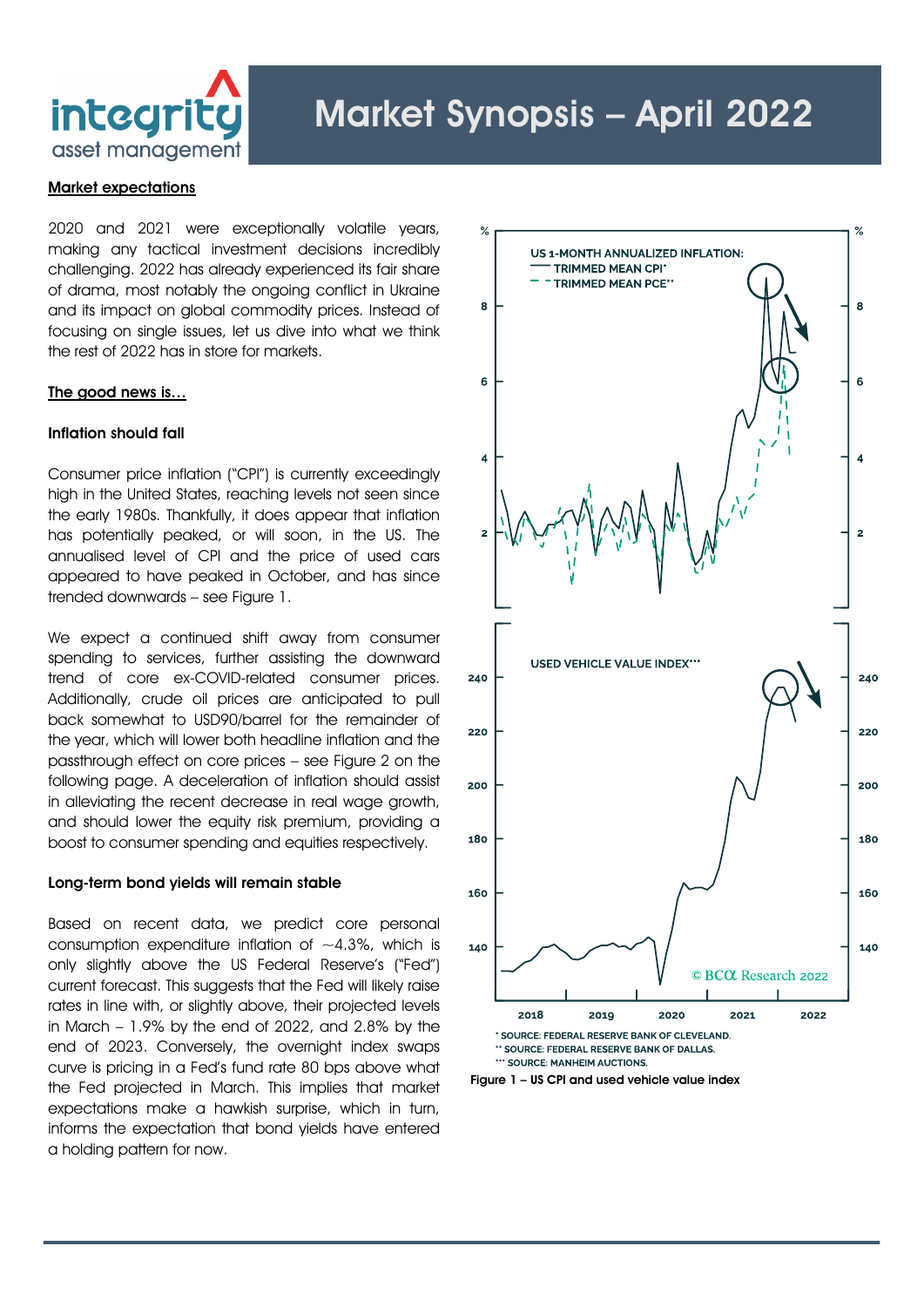### The pandemic will continue to recede and service spending will increase

While China is currently experiencing a resurgence in cases, the pandemic is likely to continue to decrease in importance in the US and other highly vaccinated countries. Even though case numbers increased through March and April across the world, ICU visits and deaths have plateaued or trended downwards – see Figure 3.





Roughly 60% of the adult population in the US has contracted Covid and 70% have been vaccinated, meaning there is an extremely high national immunity to severe illness or death. Deliveries of Paxlovid, a drug from Pfizer that has been shown to be extremely effective in reducing Covid related hospitalisations, has also expanded rapidly in the US, further bolstering the populace's resistance. The state of the state of the Figure 3 – Global Covid rates

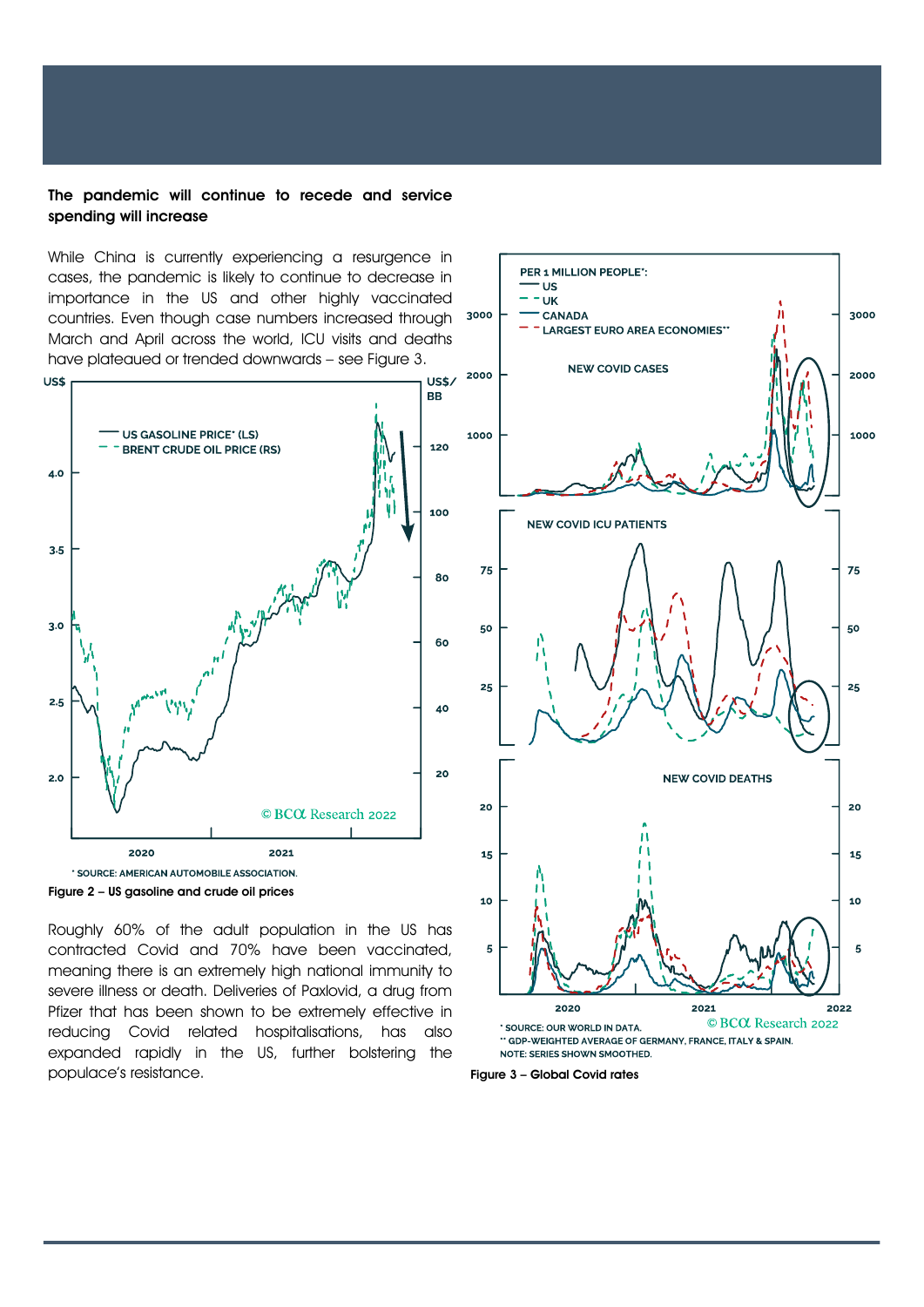

Figure 4 – Service spending contribution to GDP

as goods spending continues to return to normalised Given the fact that the pandemic caused a global slowdown in service spending, the diminishing of the pandemic's effects should continue to improve spending in impacted services related industries. While spending on goods is generally a larger driver of economic activity compared to service spending, the magnitude of contributions to growth from service spending is unprecedented in the post WW2 global environment – see Figure 4. The continued recovery trend in service spending will act as ballast to overall consumer spending levels.

#### The bad news is…

# The United States could experience a recession scare

While we believe that the US will ultimately avoid an actual recession, it is likely that markets will experience a recession scare over the coming 12 months. While it has subsequently returned to positive levels, the inversion of the 2-10 year yield curves has planted the seed of doubt in investor's minds, making any visible weakness in the US economy appear much more threatening. As mentioned previously, US manufacturing and goods-producing

sectors are likely to decline over the coming months as more spending shifts to services.

More impactfully, the sharp increase in mortagae rates will likely cause a slowdown in the US housing market, even if the slowdown does not prove to be contractionary. The increase in mortgage rates has caused US housing affordability to deteriorate to levels below the 2008 housing crisis – see Figure 5 on the following page. High current prices in the housing market is likely to spur additional construction, further supporting growth. However, over the short term the deterioration in affordability implies that the housing price appreciation will fall below income growth. This may result in a correction in house price gains, providing recessionary signals to watchful investors.

## The European economy will contract

The conflict in Ukraine has put extreme pressure on many European nations, and the threat of cutting energy exports looms over many nations' heads. The complete stoppage of all exports remains unlikely, but the odds have increased significantly following the halt of gas supplies to Poland and Bulgaria, as well as Germany's acceptance of an oil embargo on Russia. If sanctions ramp up, both sides can expect decreased economic activity as well as increased prices across the board.

# Omicron will continue to spread in China

Cases of Omicron has spiked in China recently, and it is clear that the country's zero tolerance policy has failed to stop the spread. While clearly negative for the Chinese economy, the recent lockdowns have had distinct impacts on the global economy. The surge in key cities has led to increased port congestion and shipping delays, which threatens to further increase global shipping costs. As seen last year, temporary slowdowns in shipping can have long lasting impact on struggling supply chains. The surges are also likely to significantly decrease Chinese contribution to global growth. If the outbreaks continue, Chinese policy makers are likely to announce stimulus packages similar to what was experienced in the West, in order to support struggling households. Decreased Chinese activity may have positive impacts in some ways, as the reduction in commodity imports should alleviate some inflationary pressure in other developed nations. However, this reduction in spending is likely to further decrease imports from the Euro area, further pushing the region into a recessionary zone.